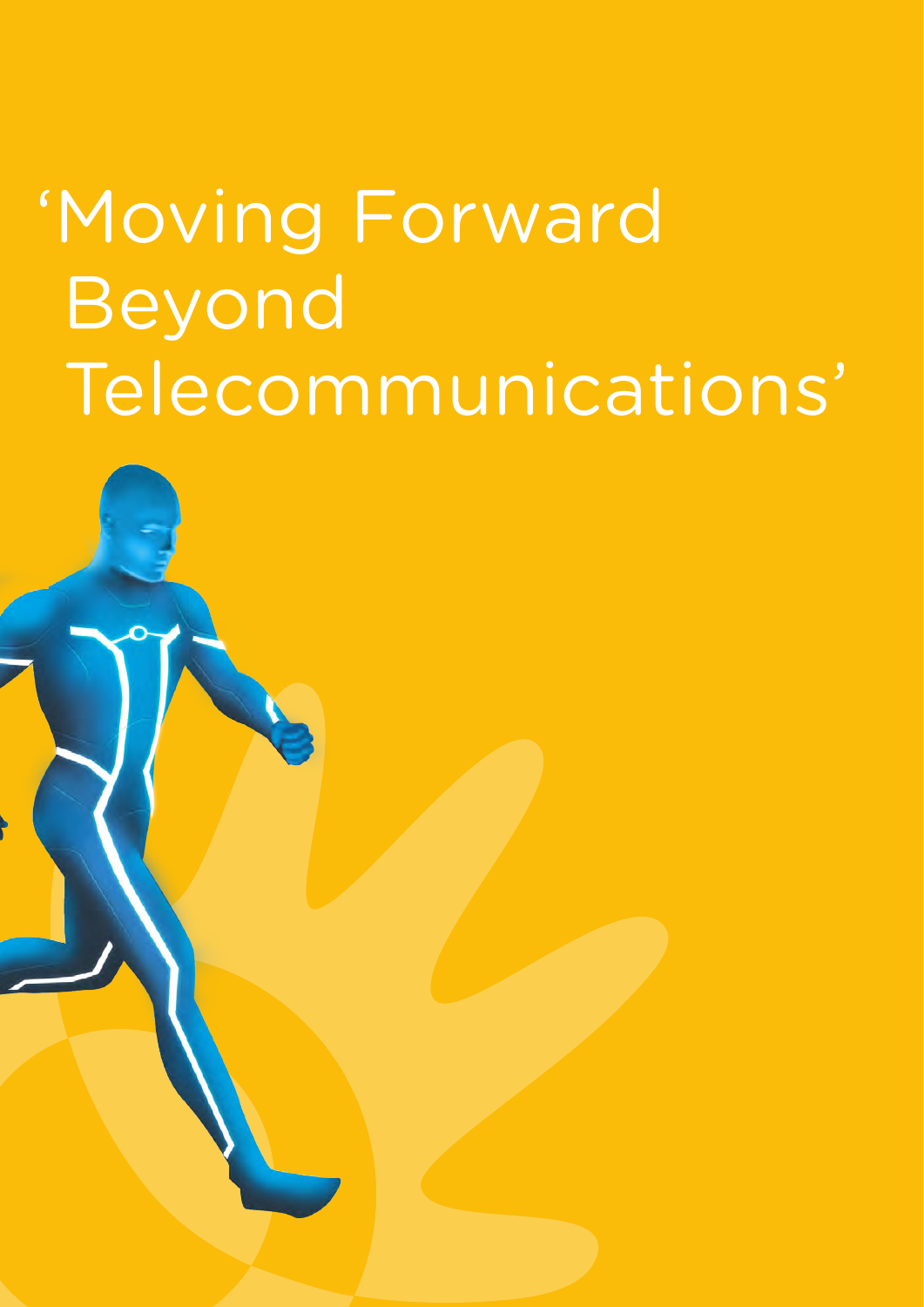

## *TELECOMMUNICATIONS*

## *INFORMATION*

## *MEDIA*

## *EDUTAINMENT*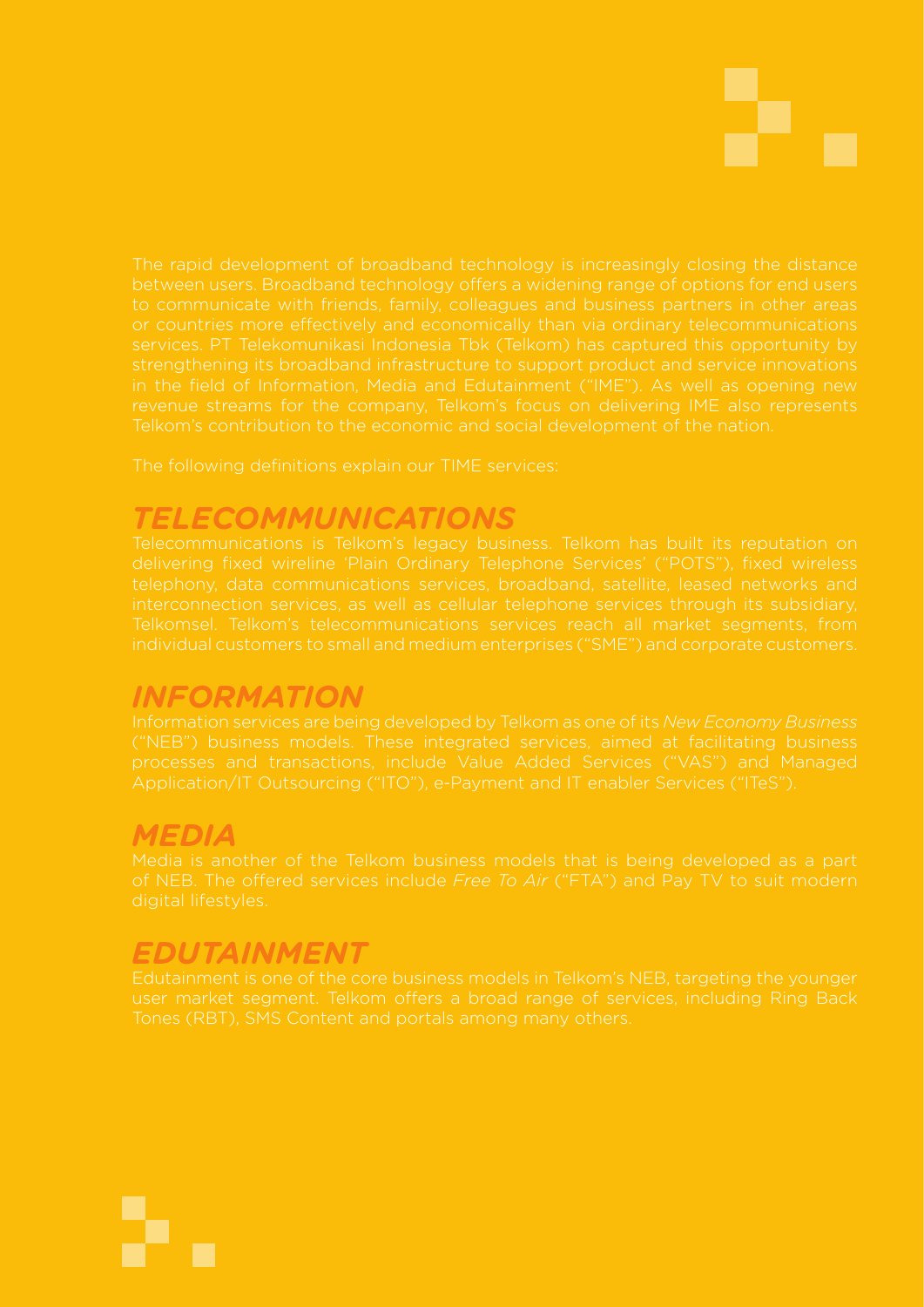# About Our 2011 Annual Report

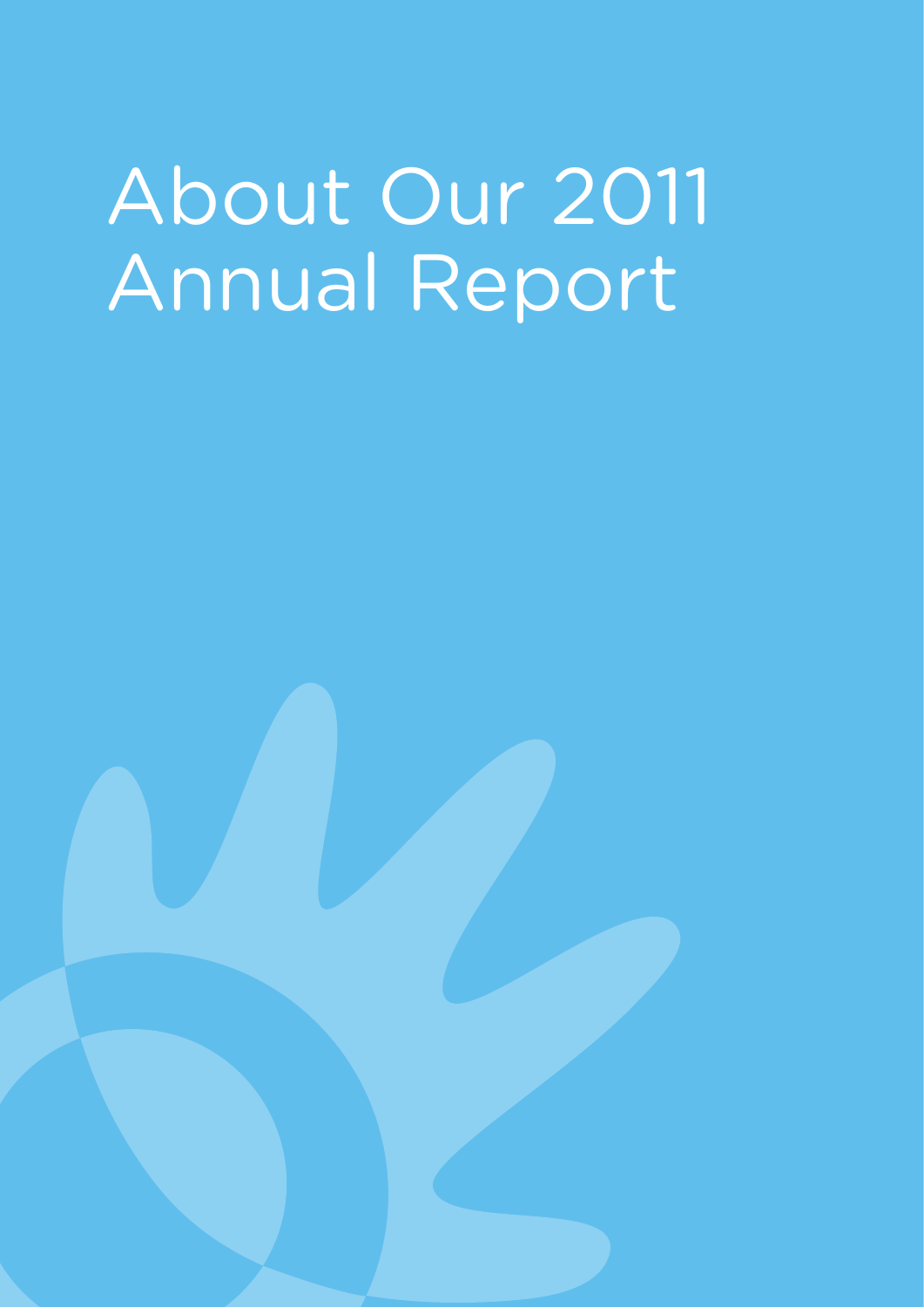"Telkom", "The Company", and "we", is proud to present its Annual Report for the year ending December 31, 2011. Our Annual Report is furnished according to the decree of Capital Market and Financial Institutions Supervisory Agency ("Bapepam-LK") No.X.K.6 and X.K.7. Certain of the information in this Annual Report is also contained in the Form Securities and Exchange Commission. Form 20-F. The information and data presented in this Annual Report draws upon the consolidated financial data of the Company and its subsidiaries.

This Annual Report contains "forwardlooking statements", including statements regarding our expectations and projections for our future operating performance and business prospects. The words "believe", "expect", "anticipate", "estimate", "project" statements. In addition, all statements other than statements of historical facts included in this Annual Report are forward-looking statements. Although we believe that the expectations reflected in the forwardlooking statements herein are reasonable, we can give no assurance that such expectations will prove to be correct. These forward-looking statements are subject to a number of risks and uncertainties, including changes in the economic, social This Annual Report discloses, under "Risk that could cause actual results to differ materially from our expectations.

To obtain further information on Telkom, Citra Caraka on 5<sup>th</sup> floor, Jl. Jend. Gatot Subroto Kav. 52, Jakarta 12710, Indonesia. or E-mail: investor@telkom.co.id. You can download this document from our online

We use the word "Indonesia" to refer to the Republic of Indonesia while the word "Government" refers to the Government of "Rupiah" or "Rp" refers to the Indonesian Rupiah while "US Dollar" or "US\$" refers to the US currency. Certain figures (including percentages) have been rounded up. Save as otherwise noted, all financial Rupiah according to Indonesian Financial Accounting Standard ("IFAS").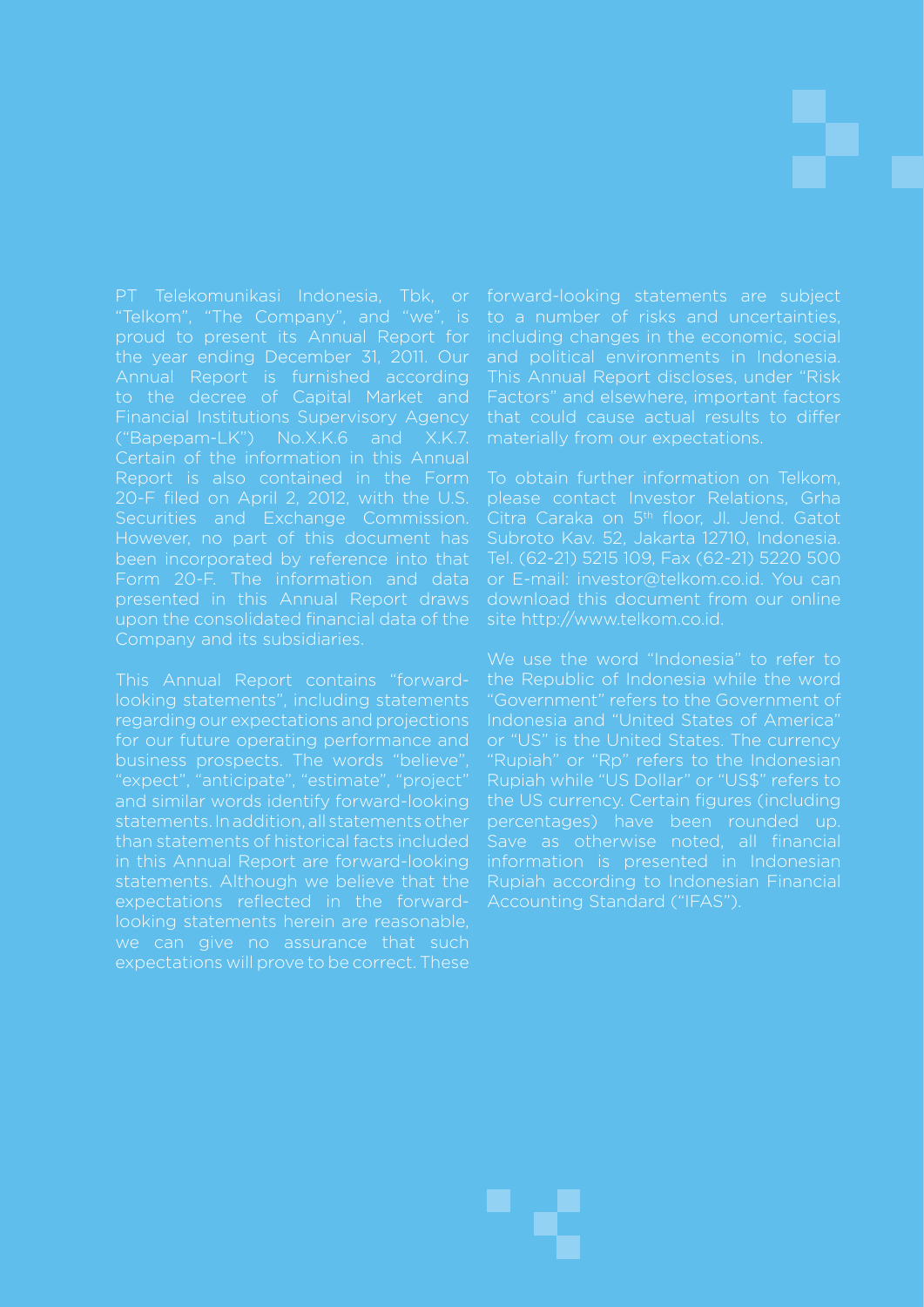

## Financial Highlights **(Based on IFAS)**

#### **Consolidated Statements of Financial Position**

| (in billion Rupiah)                         | As of December 31, |          |          |         |         |  |  |
|---------------------------------------------|--------------------|----------|----------|---------|---------|--|--|
|                                             | 2007*              | 2008*    | 2009*    | 2010    | 2011    |  |  |
| <b>Total Current Assets</b>                 | 15.978             | 14,622   | 16,095   | 18.729  | 21,258  |  |  |
| <b>Total Non-Current Assets</b>             | 66.078             | 76.634   | 81.836   | 81,772  | 81.796  |  |  |
| <b>Total Assets</b>                         | 82.056             | 91.256   | 97,931   | 100.501 | 103.054 |  |  |
| <b>Total Current Liabilities</b>            | 21.018             | 27.218   | 26,892   | 20.473  | 22,189  |  |  |
| <b>Total Non-Current Liabilities</b>        | 18.441             | 20.444   | 21.544   | 23.613  | 19,884  |  |  |
| <b>Total Liabilities</b>                    | 39.459             | 47.662   | 48.436   | 44.086  | 42,073  |  |  |
| Equity Attributable to Owners of the Parent | 33.292             | 33.910   | 38.562   | 44.419  | 47,510  |  |  |
| Non-Controlling Interest                    | 9.305              | 9.684    | 10.933   | 11.996  | 13.471  |  |  |
| Net Working Capital                         | (5,040)            | (12,596) | (10.797) | (1.744) | (931)   |  |  |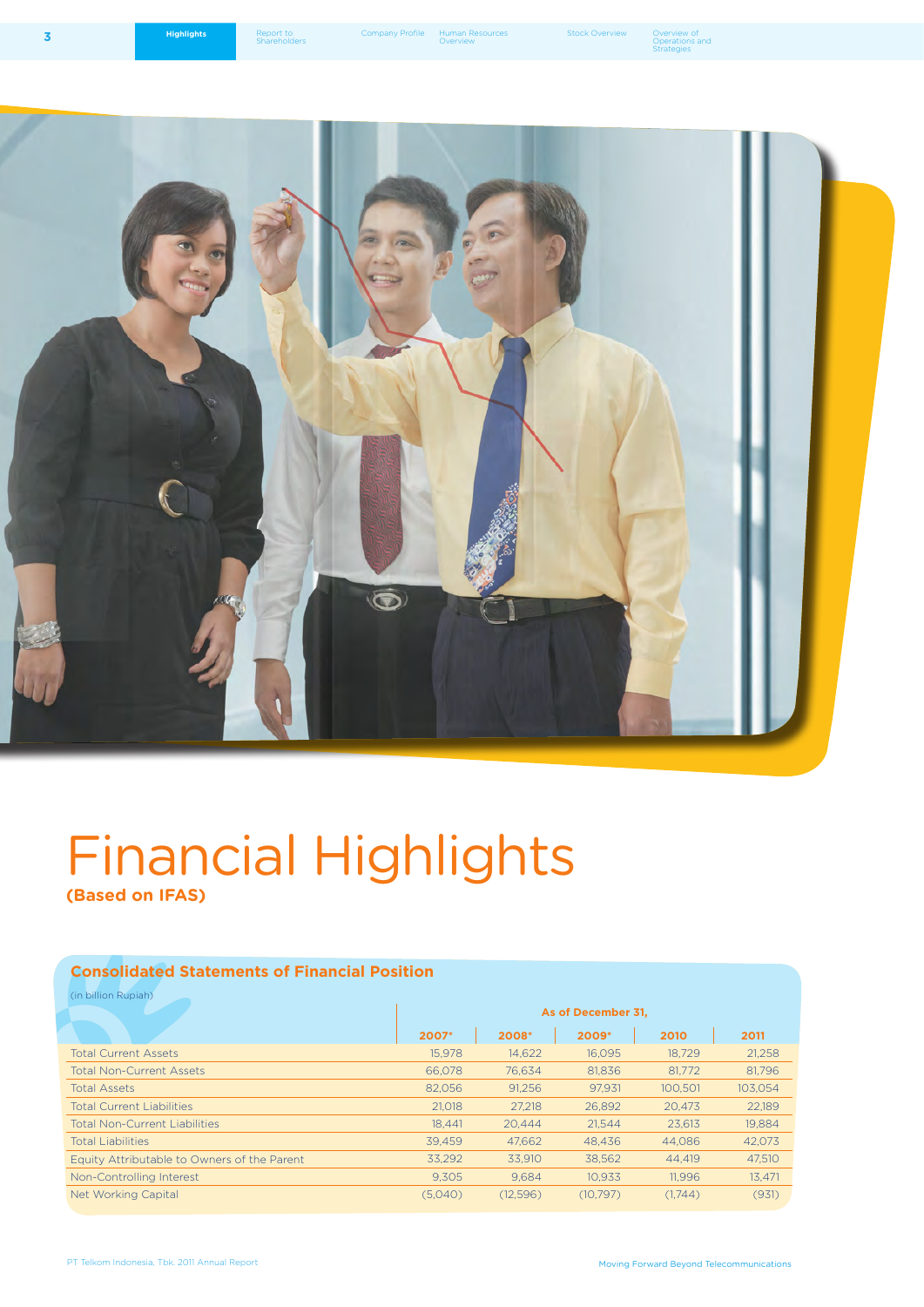Corporate Governance

**4**

#### **Consolidated Statements of Comprehensive Income**

(in billions of Rupiah, except for Income per Share and Income per ADS)

|                                        | <b>Year ended December 31,</b> |           |           |           |           |  |  |  |  |
|----------------------------------------|--------------------------------|-----------|-----------|-----------|-----------|--|--|--|--|
|                                        | 2007*                          | 2008*     | 2009*     | 2010      | 2011      |  |  |  |  |
| <b>Total Revenues</b>                  | 63.303                         | 64.974    | 68,220    | 69.177    | 71,918    |  |  |  |  |
| <b>Total Expenses</b>                  | 36.392                         | 43.606    | 44.139    | 46.254    | 49,970    |  |  |  |  |
| Adiusted EBITDA**                      | 37,521                         | 33.700    | 38,056    | 37.535    | 36,811    |  |  |  |  |
| <b>PROFIT</b>                          | 26.911                         | 21.368    | 24,081    | 22,923    | 21,948    |  |  |  |  |
| <b>Total Finance Costs - Net</b>       | (1,042)                        | (969)     | (1,634)   | (1,507)   | (1,091)   |  |  |  |  |
| PROFIT BEFORE INCOME TAX               | 25.869                         | 20,399    | 22,447    | 21,416    | 20,857    |  |  |  |  |
| Income Tax (Expense) Benefit           | (8,015)                        | (5,674)   | (6,404)   | (5,546)   | (5,387)   |  |  |  |  |
| PROFIT FOR THE YEAR                    | 17,854                         | 14,725    | 16,043    | 15,870    | 15,470    |  |  |  |  |
| Profit for the year attributable to:   |                                |           |           |           |           |  |  |  |  |
| Owners of the parent                   | 13.043                         | 10,672    | 11.399    | 11.537    | 10,965    |  |  |  |  |
| Non-Controlling Interest               | 4.811                          | 4.053     | 4.644     | 4.333     | 4,505     |  |  |  |  |
|                                        | 17,854                         | 14,725    | 16,043    | 15,870    | 15,470    |  |  |  |  |
| Income per share of Common Stock       | 653.40                         | 540.38    | 579.52    | 586.54    | 559.67    |  |  |  |  |
| Income per ADS (40:1 Common Stock:ADS) | 26,135.70                      | 21,615.20 | 23,180,80 | 23,461,60 | 22,386.80 |  |  |  |  |

#### **Capital Expenditures**

| (in billions Rupiah)       | Year ended December 31, |        |        |        |        |  |  |  |  |
|----------------------------|-------------------------|--------|--------|--------|--------|--|--|--|--|
|                            | 2007                    | 2008   | 2009   | 2010   | 2011   |  |  |  |  |
| <b>Telkom</b>              | 3.508                   | 6.087  | 5.652  | 3.623  | 4,202  |  |  |  |  |
| <b>Telkomsel</b>           | 12,132                  | 15.915 | 12.673 | 8.197  | 8,472  |  |  |  |  |
| <b>Others Subsidiaries</b> | 140                     | 243    | 836    | 831    | 1,929  |  |  |  |  |
| Total                      | 15,780                  | 22.245 | 19.161 | 12.651 | 14,603 |  |  |  |  |

#### **Consolidated Financial and Operational Ratios**

|                                                           | <b>Year ended December 31,</b> |       |         |         |         |  |  |  |
|-----------------------------------------------------------|--------------------------------|-------|---------|---------|---------|--|--|--|
|                                                           | 2007*                          | 2008* | 2009*   | 2010    | 2011    |  |  |  |
| Return on Asset (ROA) (%) <sup>1</sup>                    | 15.9                           | 11.7  | 11.6    | 11.5    | 10.6    |  |  |  |
| Return on Equity (ROE) (%) <sup>2</sup>                   | 39.2                           | 31.5  | 29.6    | 26.0    | 23.1    |  |  |  |
| Current Ratio (%) <sup>3</sup>                            | 76.0                           | 53.7  | 59.9    | 91.5    | 95.8    |  |  |  |
| Total Liabilities to Total Assets (%) <sup>4</sup>        | 48.1                           | 52.2  | 49.5    | 43.9    | 40.8    |  |  |  |
| Total Liabilities to Equity (%) <sup>5</sup>              | 118.5                          | 140.6 | 125.6   | 99.3    | 88.6    |  |  |  |
| Profit Margin (%) <sup>6</sup>                            | 42.5                           | 32.9  | 35.3    | 33.1    | 30.5    |  |  |  |
| Average Collection Period (days) <sup>7</sup>             | 19.4                           | 19.7  | 19.8    | 22.9    | 24.9    |  |  |  |
| Adjusted EBITDA Margin (%) <sup>8</sup>                   | 59.3                           | 51.9  | 55.8    | 54.3    | 51.2    |  |  |  |
| Net Income Margin (%) <sup>9</sup>                        | 20.6                           | 16.4  | 16.7    | 16.7    | 15.2    |  |  |  |
| Debt to Equity (%) <sup>10</sup>                          | 47.4                           | 58.2  | 56.7    | 48.2    | 36.5    |  |  |  |
| Debt to Adjusted EBITDA (%) <sup>11</sup>                 | 42.0                           | 58.6  | 57.5    | 57.0    | 47.2    |  |  |  |
| Adjusted EBITDA to Interest Expense (times) <sup>12</sup> | 24.0                           | 20.5  | 18.2    | 19.5    | 22.5    |  |  |  |
| Adjusted EBITDA to Net Debt (%) <sup>13</sup>             | 686.1                          | 268.6 | 278.4   | 316.0   | 499.6   |  |  |  |
| PRODUCTIVITY RATIOS:                                      |                                |       |         |         |         |  |  |  |
| Total Revenue/Employee (in billions of Rupiah)            | 1.9                            | 2.2   | 2.4     | 2.6     | 2.8     |  |  |  |
| LIS/Emplovee (line) <sup>14</sup>                         | 593.4                          | 853.7 | 1,015.6 | 1,252.0 | 1,154.7 |  |  |  |

(1) ROA represents profit for the year attributable to owners of the parent divided by total assets as of December 31 of that year.

 $(2)$ ROE represents profit for the year attributable to owners of the parent divided by equity attributable to owners of the parent as of December 31 of that year.

 $(3)$ Current ratio represents current assets divided by current liabilities as of December 31 of that year. Total liabilities to total assets represent total liabilities divided by total assets as of December 31 of that year.

(4) (5) (6)

- Total liabilities to equity represent total liabilities divided by equity attributable to owners of the parent as of December 31 of that year.<br>Profit margin represents profit divided by total revenues.
- 
- (7) (8)
- 
- (9) (10) Average collection period represents trade receivables divided by total revenues times 365 days.<br>Adjusted EBITDA margin represents adjusted EBITDA divided by total revenues.<br>Net income margin represents profit for the year of that year.
- 
- (11) (12) Debt to adjusted EBITDA represents debt exclude obligation under finance lease divided by adjusted EBITDA. Adjusted EBITDA to interest expense represents adjusted EBITDA divided by interest expense.
- $(13)$ Adjusted EBITDA to net debt represents adjusted EBITDA divided by total debt exclude obligation under finance lease minus cash and cash equivalents,<br>available for sale financial assets and escrow accounts as of December 31

(14) LIS per employee represents fixed wireline and fixed wireless subscribers divided by total TELKOM's employees as a parent company.

\*) Reclassified, refer to Note 2a and 47 to our Consolidated Financial Statements.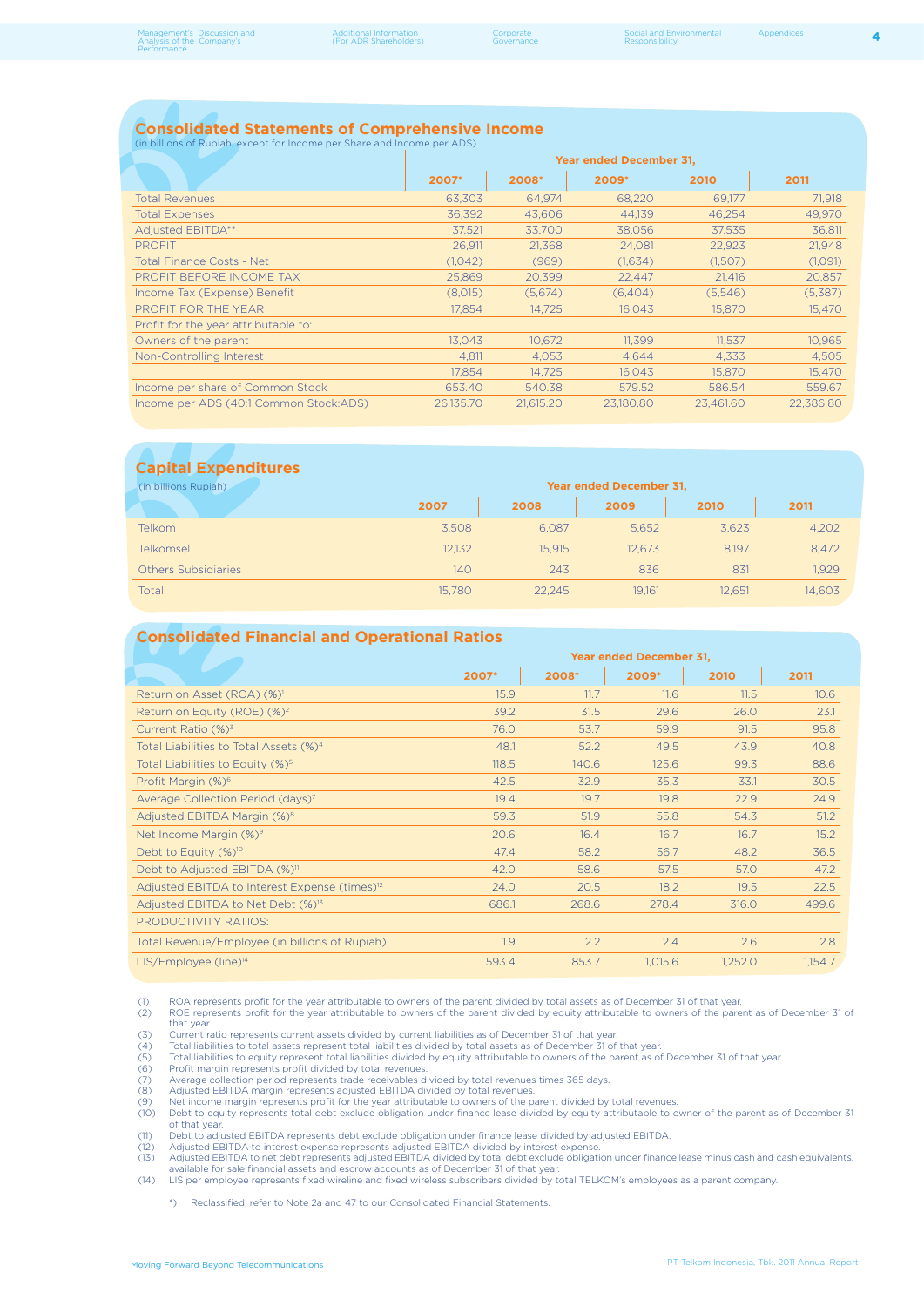#### **Reconciliation of Profit to Adjusted EBITDA**

| (in billions of Rupiah) | Year ended December 31, |        |        |        |        |  |  |  |
|-------------------------|-------------------------|--------|--------|--------|--------|--|--|--|
|                         | 2007*                   | 2008*  | 2009*  | 2010   | 2011   |  |  |  |
| Profit                  | 26,911                  | 21,368 | 24,081 | 22,923 | 21,948 |  |  |  |
| Add:                    |                         |        |        |        |        |  |  |  |
| Depreciation            | 9.440                   | 11.070 | 12.566 | 13,085 | 13,701 |  |  |  |
| Amortization            | 1,170                   | 1,262  | 1,409  | 1,527  | 599    |  |  |  |
| Impairment loss         | ۰                       | ۰      | ۰      | ٠      | 563    |  |  |  |
| <b>Adjusted EBITDA</b>  | 37,521                  | 33,700 | 38,056 | 37,535 | 36,811 |  |  |  |

Adjusted EBITDA is defined as profit before depreciation and amortization (including impairment loss). Adjusted EBITDA and the related ratios presented in this Annual Report are supplemental measure of our performance and liquidity that are not required by, or presented in accordance with, IFAS. Adjusted EBITDA is not a measurement of our performance under IFAS and should not be considered as alternative<br>to net profit or any other performance measures derived in accordance with IFAS or as al a measure of our liquidity. We consider adjusted EBITDA to be a useful measure of our operating performance because it reflects the underlying operating cash cost by eliminating depreciation and amortization. The methods we use to calculate adjusted EBITDA may differ from the use of the term EBITDA or adjusted EBITDA by other companies. The following table shows the reconciliation of our profit to our adjusted EBITDA.

#### **FINANCIAL HIGHLIGHTS**

KAP Tanudiredja, Wibisana & Rekan, a member firm of the PwC global network ("PwC"), was appointed to audit our Consolidated Financial Statements for the fiscal years 2006, 2007, 2008, 2009, 2010 and 2011 (collectively the "Consolidated Financial Statements"). Prior to March 8, 2010, KAP Tanudiredja, Wibisana & Rekan was named KAP Haryanto Sahari & Rekan.

Our Consolidated Financial Statements were prepared in accordance with IFAS, which differ in certain significant respects from International Financial Reporting Standards ("IFRS"). See Note 48 to our Consolidated Financial Statements for a summary of the significant differences between IFAS and IFRS, as well as reconciliation to IFRS of the statement of financial position and statement of comprehensive income for the year ended December 31, 2011.

On December 31, 2011, the financial statements of nine of our subsidiaries were consolidated into the Consolidated Financial Statements for the year 2011. The nine companies are PT Telekomunikasi Indonesia International ("Telin", a wholly-owned subsidiary), PT Dayamitra Telekomunikasi ("Mitratel", a wholly-owned subsidiary), PT Pramindo Ikat Nusantara ("Pramindo", a wholly-owned subsidiary), PT Telekomunikasi Selular ("Telkomsel", in which we own a 65.00% stake), PT Multimedia Nusantara ("Metra", a wholly-owned subsidiary), PT Infomedia Nusantara ("Infomedia", wholly-owned through a direct interest and a 49.00% stake owned by Metra), PT Indonusa Telemedia ("Indonusa", wholly-owned through a direct interest and a 0.46% stake owned by Metra), PT Graha Sarana Duta ("GSD", in which we own a 99.99% stake), and PT Napsindo Primatel Internasional ("Napsindo", in which we own a 60.00% stake). See Note 1d to our Consolidated Financial Statements.

The table below summarizes our financial information for each specified year. This information should be read in conjunction with "Management's Discussion and Analysis – Financial Overview" and please also refer to our Consolidated Financial Statements and the related notes in this Annual Report.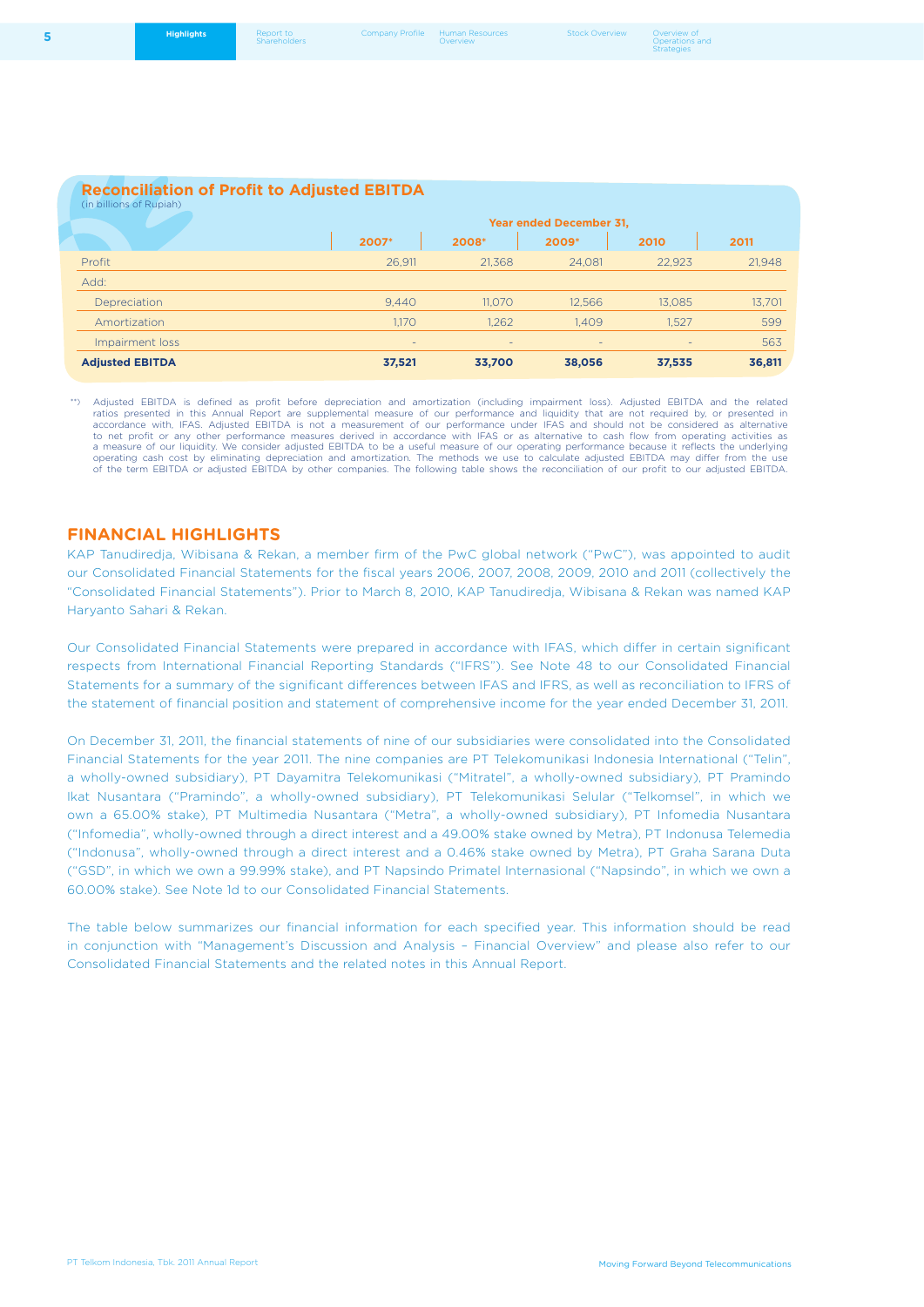### **6** Management's Discussion and Analysis of the Company's Performance

Corporate Governance

|                                                             |       |       | Year ended December 31,                                                        |      |      |                                                                                                            |
|-------------------------------------------------------------|-------|-------|--------------------------------------------------------------------------------|------|------|------------------------------------------------------------------------------------------------------------|
|                                                             | 2007* | 2008* | $2009*$                                                                        | 2010 | 2011 | 2011                                                                                                       |
|                                                             |       |       | (In billions of Rupiah, except for per share, dividend and per<br>ADS amounts) |      |      | (In millions<br>of US\$.<br>except for<br>per share.<br>dividend<br>and per ADS<br>amounts) <sup>(1)</sup> |
| <b>Consolidated Statements of Comprehensive Income Data</b> |       |       |                                                                                |      |      |                                                                                                            |

#### IFAS

REVENUES Telephone Cellular 23,541 26,529 28,532 29,134 28,598 3,154 Fixed lines 19,683 16,709 14,286 12,940 11,619 1,281 Data, internet and information technology services 14,785 14,768 18,512 19,801 23,924 2,638 Interconnection 3,637 4,363 3,867 3,735 3,509 387 Network 707 1,079 1,218 1,058 1,301 143 Other telecommunications services 330 718 1,263 1,961 2,302 254 Total Revenues **62,683 64,166 67,678 68,629 71,253 7,857** Other Income 620 808 542 548 665 73 EXPENSES Operation, maintenance and telecommunication services 9,662 12,301 14,549 16,046 16,372 1,806 Pepreciation and amortization<br>
10,610 12,332 13,975 14,612 14,863 1,639<br>
2 Personnel 16,979 8,371 7,332 8,555 943 Personnel 8,414 8,979 8,371 7,332 8,555 943 Interconnection 3,055 3,263 2,929 3,086 3,555 392 Marketing 1,769 2,350 2,260 2,525 3,278 362 General and administrative 2,583 2,504 2,806 2,537 2,935 2,935 2,249 2,806 2,537 2,935 324 Loss (gain) on foreign exchange - net 295 1,614 (973) (43) 210 23<br>
Share of (profit) loss of associated companies (7) (20) 30 14 10 1 Share of (profit) loss of associated companies (7) (20) 30 14 10 1<br>Others - net 11 283 192 145 192 21 Others - net 11 283 192 145 192 21 Total Expenses **36,392 43,606 44,139 46,254 49,970 5,511** PROFIT BEFORE FINANCE (COST) INCOME **26,911 21,368 24,081 22,923 21,948 2,419** Finance income 519 672 462 421 546 60 Finance costs (1,561) (1,641) (2,096) (1,928) (1,637) (181) Total Finance Costs - Net (1,042) (969) (1,634) (1,507 (1,091 (121) PROFIT BEFORE INCOME TAX **25,869 20,399 22,447 21,416 20,857 2,298** INCOME TAX (EXPENSE) BENEFIT Current tax (7,234) (5,824) (6,030) (4,669) (5,673) (626) Deferred tax (781) 150 (374) (877) 286 32 (8,015) (5,674) (6,404) (5,546) (5,387) (594) PROFIT FOR THE YEAR **17,854 14,725 16,043 15,870 15,470 1,704 OTHER COMPREHENSIVE INCOME (EXPENSE)** Foreign currency translation - net of tax 2 8 (7 2 7 1 Change in fair value of available-for-sale financial assets - net of tax <sup>2</sup> (30 <sup>37</sup> <sup>32</sup> <sup>4</sup> - Total comprehensive (expense) income - net of tax 4 (22 30 34 11 12 1 **TOTAL COMPREHENSIVE INCOME FOR THE YEAR 17,858 14,703 16,073 15,904 15,481 1,705** Profit for the year attributable to: Owners of the parent 13,043 13,043 10,672 11,399 11,537 10,965 1,209 Non-controlling interest 4,811 4,053 4,644 4,333 4,505 495 17,854 14,725 16,043 15,870 15,470 1,704 Total comprehensive income attributable to: Owners of the parent 13,047 10,650 11,429 11,571 10,976 1,210 Non-controlling interest 4,811 4,053 4,644 4,333 4,505 495 17,858 14,703 16,073 15,904 15,481 1,705 BASIC EARNING PER SHARE Weighted average number of shares outstanding<br>(in millions) (in millions) 19,962 19,749 19,669 19,669 19,592 19,592 Income per share 653.40 540.38 579.52 586.54 559.67 0.06 Income per ADS (40 series B shares per ADS) 26,135.70 21,615.20 23,180.80 23,461.60 22,386.80 2.47 Dividend relating to the period (accrual basis) Dividends declared per share 455.87 296.94 288.06 322.59 Dividends declared per ADS 18,234.80 11,877.60 11,522.40 12,903.60 Dividend paid in the period (cash basis) Dividends declared per share2) 303.25 407.42 323.59 275.45 308.56 0.03

Dividends declared per ADS 12,130.00 16,296.80 12,943.60 11,017.83 12,342.57 1.36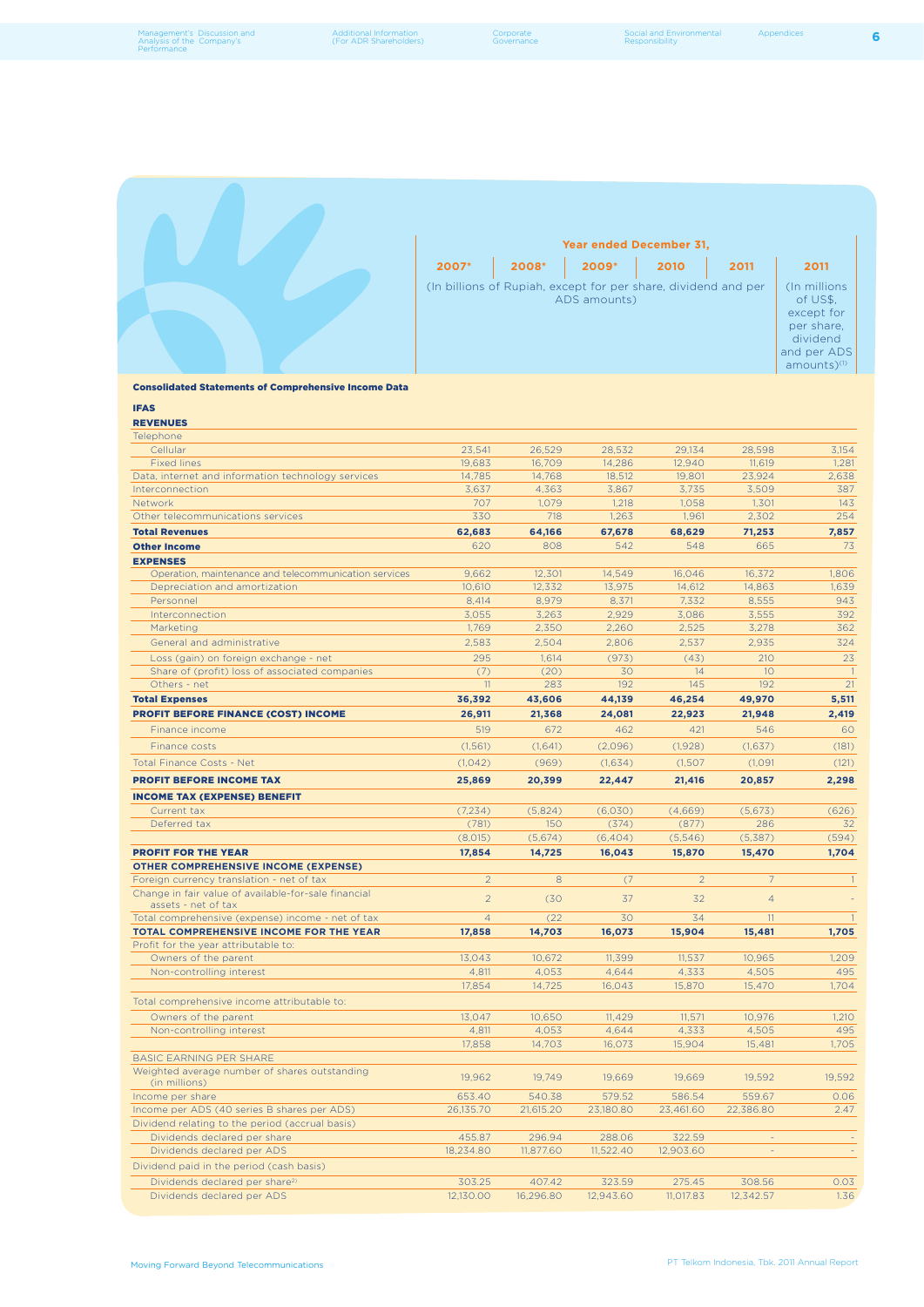|                                                                     |        |        |                                                                                         | Year ended December 31, |         |                                                                                                              |
|---------------------------------------------------------------------|--------|--------|-----------------------------------------------------------------------------------------|-------------------------|---------|--------------------------------------------------------------------------------------------------------------|
|                                                                     | 2007*  | 2008*  | 2009*<br>(In billions of Rupiah, except for per share, dividend and per ADS<br>amounts) | 2010                    | 2011    | 2011<br>(In millions of<br>US\$, except<br>for per share.<br>dividend and per<br>ADS amounts) <sup>(1)</sup> |
| <b>Consolidated Statements of</b><br><b>Financial Position Data</b> |        |        |                                                                                         |                         |         |                                                                                                              |
| <b>IFAS</b>                                                         |        |        |                                                                                         |                         |         |                                                                                                              |
| Current assets                                                      | 15,978 | 14,622 | 16,095                                                                                  | 18,729                  | 21,258  | 2,344                                                                                                        |
| Non-current assets                                                  | 66,078 | 76,634 | 81,836                                                                                  | 81.772                  | 81.796  | 9,020                                                                                                        |
| Total assets                                                        | 82,056 | 91,256 | 97.931                                                                                  | 100,501                 | 103,054 | 11.364                                                                                                       |
| Current liabilities <sup>3)</sup>                                   | 21,018 | 27,218 | 26,892                                                                                  | 20,473                  | 22,189  | 2,447                                                                                                        |
| Non-current liabilities                                             | 18,441 | 20,444 | 21,544                                                                                  | 23,613                  | 19,884  | 2,193                                                                                                        |
| <b>Total liabilities</b>                                            | 39,459 | 47,662 | 48,436                                                                                  | 44,086                  | 42,073  | 4,640                                                                                                        |
| Capital Stock                                                       | 5,040  | 5,040  | 5.040                                                                                   | 5,040                   | 5.040   | 556                                                                                                          |
| Equity attributable to owners of<br>the parents                     | 33,292 | 33.910 | 38,562                                                                                  | 44.419                  | 47.510  | 5,240                                                                                                        |
| Non-controlling interest                                            | 9,305  | 9,684  | 10,933                                                                                  | 11.996                  | 13.471  | 1.484                                                                                                        |
| Total liabilities and equity                                        | 82.056 | 91.256 | 97.931                                                                                  | 100,501                 | 103.054 | 11,364                                                                                                       |

(1) US Dollar figures are included solely for reader convenience and were made using the middle of the market buying and selling rates published by Reuters on December 31, 2011 on December 20,067.5 per US Dollar. This rate

,2) In 2007, we paid a dividend computed as a cash dividend for 2006 of Rp254.80 per share and interim cash dividend 2007 of Rp48.45 per share. In 2008, we paid a dividend computed as a cash dividend for 2006 of Rp254.80 p Rp322.59 per share (see Note 33 to our Consolidated Financial Statements).

(3) Includes current maturities of long term loans.

\* Reclassified, refer to Note 2a and 47 Consolidated Financial Statements.

## **FINANCIAL ACHIEVEMENTS**

a. Our consolidated revenue grew by 3.8% to Rp71,253 billion.

b. We increased the contribution of our data, internet and IT business by 4.7% to 33.6% of our total revenue.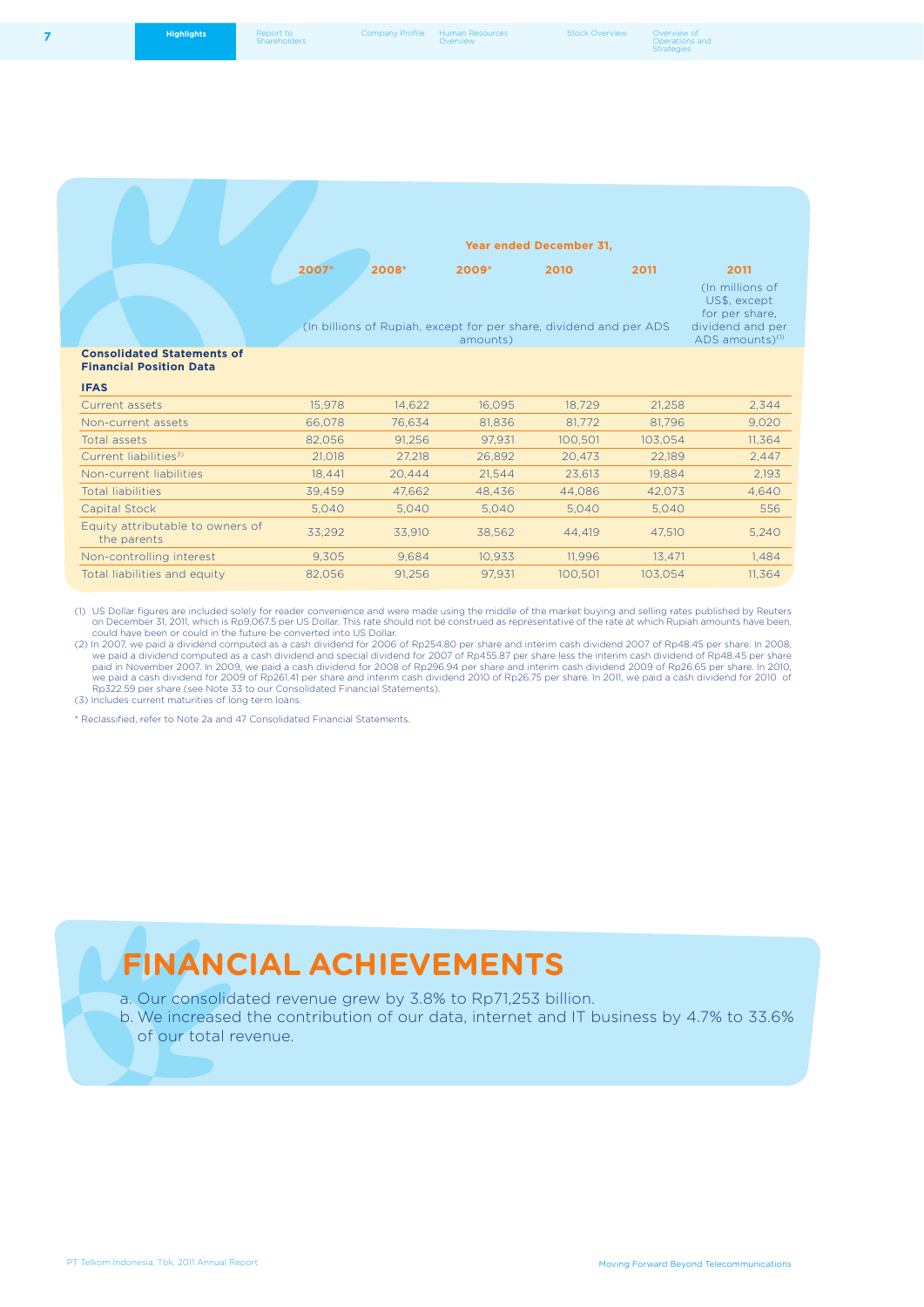### **OPERATIONAL HIGHLIGHTS**

|                                                                     | Year ended December 31, |        |        |        |        |  |
|---------------------------------------------------------------------|-------------------------|--------|--------|--------|--------|--|
|                                                                     | 2007*                   | 2008*  | 2009*  | 2010   | 2011   |  |
| <b>FIXED WIRELINE</b>                                               |                         |        |        |        |        |  |
| Customer base (in thousands)                                        | 8,685                   | 8,630  | 8,377  | 8,303  | 8,602  |  |
| Subscriber pulse production (in millions of pulse)*                 | 75,451                  | 62,940 | 54,186 | 9,403  | 8,054  |  |
| *) in millions of minutes for year ended December 31, 2010 and 2011 |                         |        |        |        |        |  |
| <b>FIXED WIRELESS (FLEXI)</b>                                       |                         |        |        |        |        |  |
| Customer base (in thousands):                                       |                         |        |        |        |        |  |
| Classy/Postpaid                                                     | 828                     | 731    | 649    | 546    | 468    |  |
| Trendy/Prepaid                                                      | 5,535                   | 11,994 | 14,490 | 17,615 | 13,770 |  |
| Total                                                               | 6,363                   | 12,725 | 15,139 | 18,161 | 14,238 |  |
| ARPU (12 months average - in thousands of Rupiah):                  |                         |        |        |        |        |  |
| Postpaid                                                            | 115                     | 93     | 84     | 82     | 80     |  |
| Prepaid                                                             | 42                      | 32     | 18     | 13     | 9      |  |
| <b>Blended</b>                                                      | 53                      | 38     | 22     | 15     | 10     |  |
| Network:                                                            |                         |        |        |        |        |  |
| Base Transceiver Station / BTS (units)                              | 1,911                   | 4,054  | 5,543  | 5,641  | 5,718  |  |
| Number of cities in service                                         | 238                     | 353    | 370    | 370    | 370    |  |
| <b>CELLULAR</b>                                                     |                         |        |        |        |        |  |
| Base Transceiver Station / BTS (units)                              | 20,858                  | 26,872 | 30,992 | 36,557 | 42,623 |  |
| Network capacity (in millions of subscribers)                       | 50.5                    | 67.3   | 85.2   | 98.6   | 115.9  |  |
| Customer base (in millions of subscribers)                          | 47.9                    | 65.3   | 81.6   | 94.0   | 107.0  |  |
| Postpaid (kartuHALO)                                                | 1.9                     | 1.9    | 2.0    | 2.1    | 2.2    |  |
| Prepaid (simPATI)                                                   | 24.0                    | 43.0   | 58.0   | 56.9   | 51.3   |  |
| Prepaid (Kartu As)                                                  | 22.0                    | 20.3   | 21.6   | 35.0   | 53.5   |  |
| ARPU - blended (in thousands of Rupiah)                             | 80                      | 59     | 48     | 42     | 39     |  |
| Postpaid (kartuHALO)                                                | 264                     | 216    | 214    | 211    | 197    |  |
| Prepaid (simPATI)                                                   | 84                      | 63     | 48     | 42     | 45     |  |
| Prepaid (Kartu As)                                                  | 57                      | 37     | 31     | 28     | 24     |  |
| <b>OTHERS</b>                                                       |                         |        |        |        |        |  |
| Broadband Internet (Speedy):                                        |                         |        |        |        |        |  |
| Customer base (in thousands)                                        | 241                     | 645    | 1,145  | 1,649  | 1,789  |  |
| Number of cities in service                                         | 88                      | 375    | 378    | 431    | 456    |  |
| Dial-up Internet (TelkomNet Instant):                               |                         |        |        |        |        |  |
| Average accessed subscribers (in thousands)                         | 662                     | 574    | 448    | 103    | 40     |  |
| Subscriber minutes production (in billions)                         | 3.7                     | 2.8    | 1.5    | 0.4    | 0.2    |  |
| Cable and Pay Television (TelkomVision):                            |                         |        |        |        |        |  |
| Customer base (in thousands)                                        | 67                      | 210    | 179    | 213    | 1,000  |  |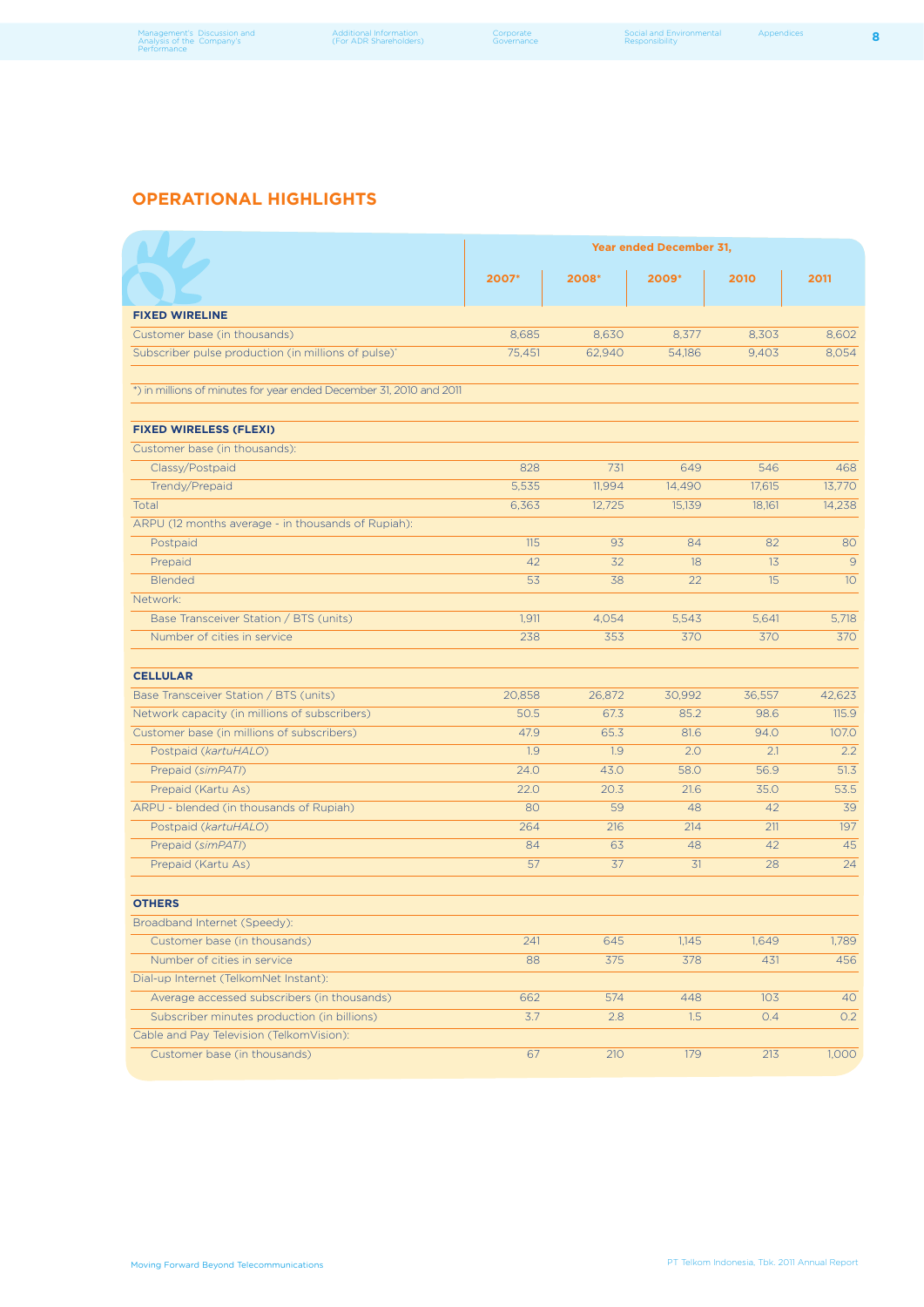## **OPERATIONAL ACHIEVEMENTS**

- 
- 

# **129.8** million

our customer base grew by **7.8%** 

pany Profile

Human Res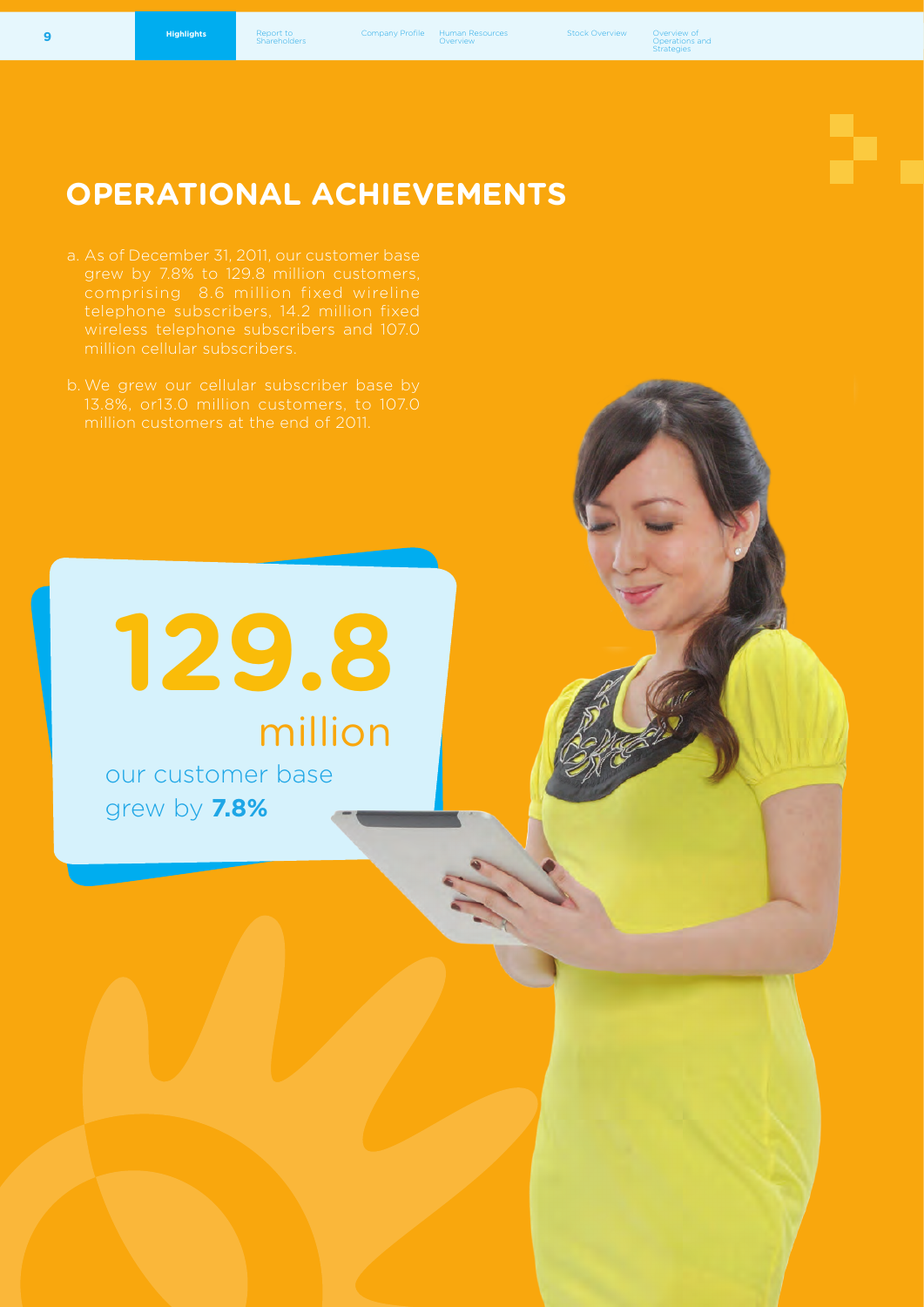Appendices

### **COMMON STOCK AND BOND HIGHLIGHTS**



#### Telkom ADS Price and Trading Volume on the New York Stock Exchange 2010-2011 Volume Price Price (US\$) Volume (in thousand ADS) 1,400 1,200 1,000 800 600 400 200 0 5,00  $\Omega$ 10,00 15,00 20,00 25.00 30,00 35,00 40,00 45,00 50,00 **1/5/10 2/23/10** 3/16/10  $\int_{0}^{T}f(y) e^{-\frac{1}{2}(y-y)} e^{-\frac{1}{2}(y-y)} e^{-\frac{1}{2}(y-y)} e^{-\frac{1}{2}(y-y)} e^{-\frac{1}{2}(y-y)} e^{-\frac{1}{2}(y-y)} e^{-\frac{1}{2}(y-y)} e^{-\frac{1}{2}(y-y)} e^{-\frac{1}{2}(y-y)} e^{-\frac{1}{2}(y-y)} e^{-\frac{1}{2}(y-y)} e^{-\frac{1}{2}(y-y)} e^{-\frac{1}{2}(y-y)} e^{-\frac{1}{2}(y-y)} e^{-\frac{1}{2}(y-y)} e^{-\frac{1}{2}(y-y)} e^{-\frac{1}{2}(y-y)} e^{-\frac{$ **B/NA 9/19/11** 10/17/11 **N/211-12/2011**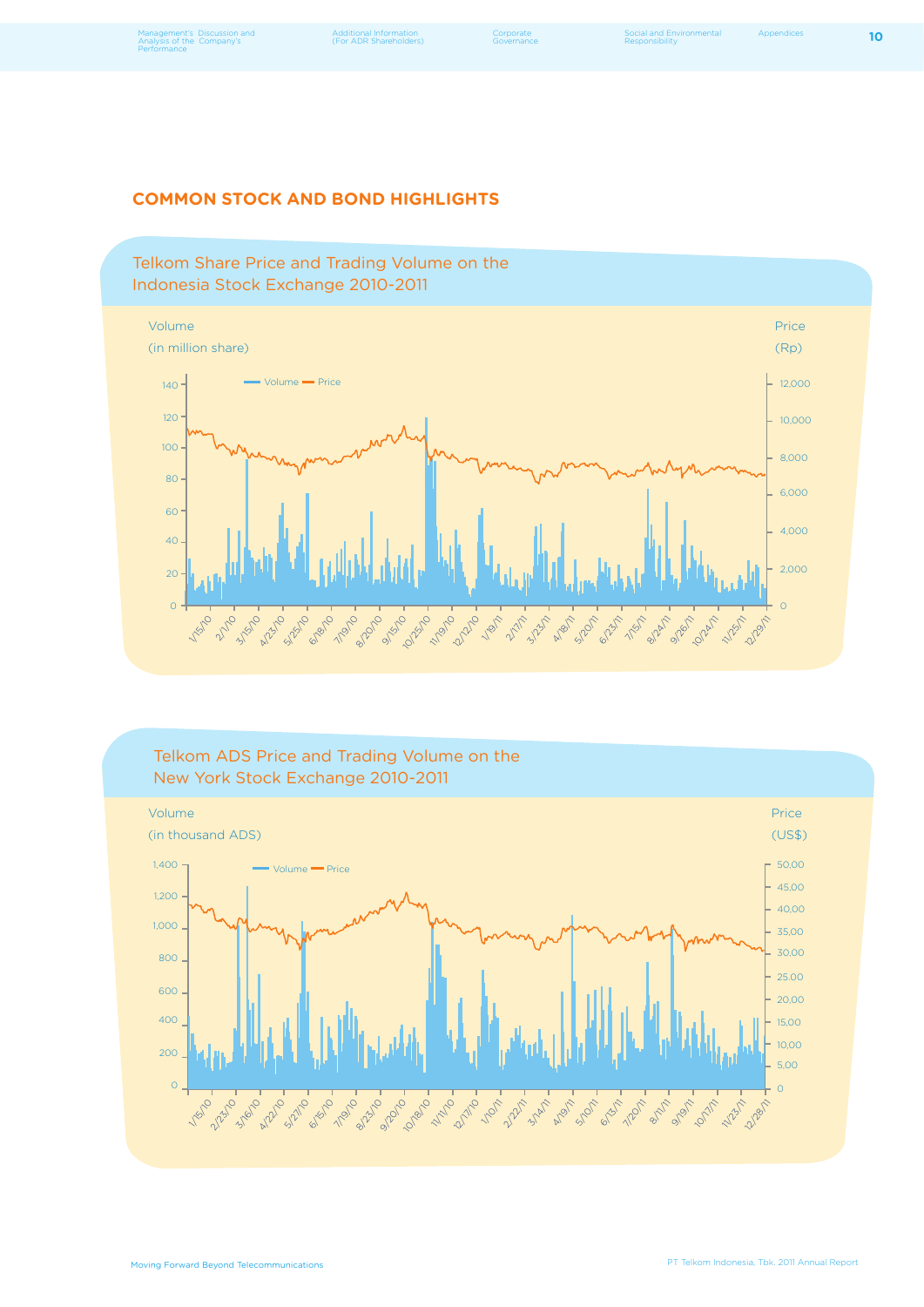#### **TRADE PRICE AND VOLUME**

The table below shows the high, low, closing quoted prices and trading volume for our Common Stock on the IDX during the periods indicated:

|                       | <b>Price per Share of Common Stock (*)</b> |             |                |               |  |  |
|-----------------------|--------------------------------------------|-------------|----------------|---------------|--|--|
| <b>Calendar Year</b>  | <b>High</b>                                | Low         | <b>Closing</b> | <b>Volume</b> |  |  |
|                       |                                            | (in Rupiah) |                | (shares)      |  |  |
| 2007                  | 12.650                                     | 8,900       | 10,000         | 5,718,438,000 |  |  |
| <b>First Quarter</b>  | 10,350                                     | 8,900       | 9,700          | 1,250,176,000 |  |  |
| <b>Second Quarter</b> | 10,800                                     | 9,400       | 9,700          | 1,340,736,500 |  |  |
| <b>Third Quarter</b>  | 11,450                                     | 9,850       | 10,850         | 1,230,125,000 |  |  |
| <b>Fourth Quarter</b> | 12,650                                     | 10,000      | 10,000         | 1,897,400,500 |  |  |
| 2008                  | 10,250                                     | 5,000       | 6,900          | 6,162,126,500 |  |  |
| <b>First Quarter</b>  | 10,250                                     | 8.400       | 9,500          | 1,615,643,500 |  |  |
| <b>Second Quarter</b> | 9,700                                      | 7,189       | 7,200          | 1,424,645,500 |  |  |
| <b>Third Quarter</b>  | 7,878                                      | 6,155       | 7,050          | 1,663,345,000 |  |  |
| <b>Fourth Quarter</b> | 7,250                                      | 5,000       | 6,900          | 1,458,492,500 |  |  |
| 2009                  | 10,350                                     | 5,750       | 9,450          | 4,174,413,500 |  |  |
| <b>First Quarter</b>  | 7,900                                      | 5,750       | 7,550          | 677,507,000   |  |  |
| <b>Second Quarter</b> | 8,100                                      | 6,850       | 7,500          | 1,405,779,000 |  |  |
| <b>Third Quarter</b>  | 9.450                                      | 7,550       | 8.650          | 1,232,832,000 |  |  |
| <b>Fourth Quarter</b> | 10,350                                     | 7,850       | 9,450          | 858,295,500   |  |  |
| 2010                  | 9,800                                      | 6,950       | 7,950          | 5,707,850,000 |  |  |
| <b>First Quarter</b>  | 9,700                                      | 7,950       | 8,050          | 1,143,530,500 |  |  |
| <b>Second Quarter</b> | 8,350                                      | 6,950       | 7.700          | 1,550,508,500 |  |  |
| <b>Third Quarter</b>  | 9,450                                      | 7,600       | 9,200          | 1,186,753,000 |  |  |
| <b>Fourth Quarter</b> | 9,800                                      | 7,650       | 7,950          | 1,827,058,000 |  |  |
| 2011                  | 8,050                                      | 6,600       | 7.050          | 4,441,579,000 |  |  |
| <b>First Quarter</b>  | 8,050                                      | 6,600       | 7,350          | 1,297,346,000 |  |  |
| <b>Second Quarter</b> | 7,850                                      | 6,800       | 7,350          | 957,638,000   |  |  |
| <b>Third Quarter</b>  | 7,900                                      | 6,900       | 7,600          | 1,261,616,000 |  |  |
| <b>Fourth Quarter</b> | 7,750                                      | 6,900       | 7.050          | 924,979,000   |  |  |
| September             | 7,900                                      | 6,900       | 7,600          | 447,377,500   |  |  |
| October               | 7,750                                      | 7,000       | 7,400          | 442,462,000   |  |  |
| November              | 7,650                                      | 7,150       | 7,350          | 222,600,500   |  |  |
| December              | 7,500                                      | 6,900       | 7,050          | 259,916,500   |  |  |
| 2012                  |                                            |             |                |               |  |  |
| January               | 7,150                                      | 6,800       | 6.800          | 344,578,000   |  |  |
| February              | 7,100                                      | 6,650       | 7,050          | 369,165,000   |  |  |
| March (15)            | 7,150                                      | 6,700       | 6,800          | 182,332,000   |  |  |

(\*) We conducted a two for one split of our common stock from a nominal value of Rp500 per share to Rp250 per share as resolved by the AGMS on July<br>30, 2004, effective October 1, 2004. The price per share of the common sto

On December 30, 2011, the last day of trading on the IDX in 2011, the closing price for our common stock was Rp7,050 per share.

The high, low, closing prices and trading volume for our ADSs on the NYSE and the LSE for the periods indicated are shown in the table below. Trading in ADSs is effected "off exchange" on the LSE. Under LSE rules, off exchange trading means that transactions are carried out on other exchanges and once the transaction has taken place, it is reported to the LSE.